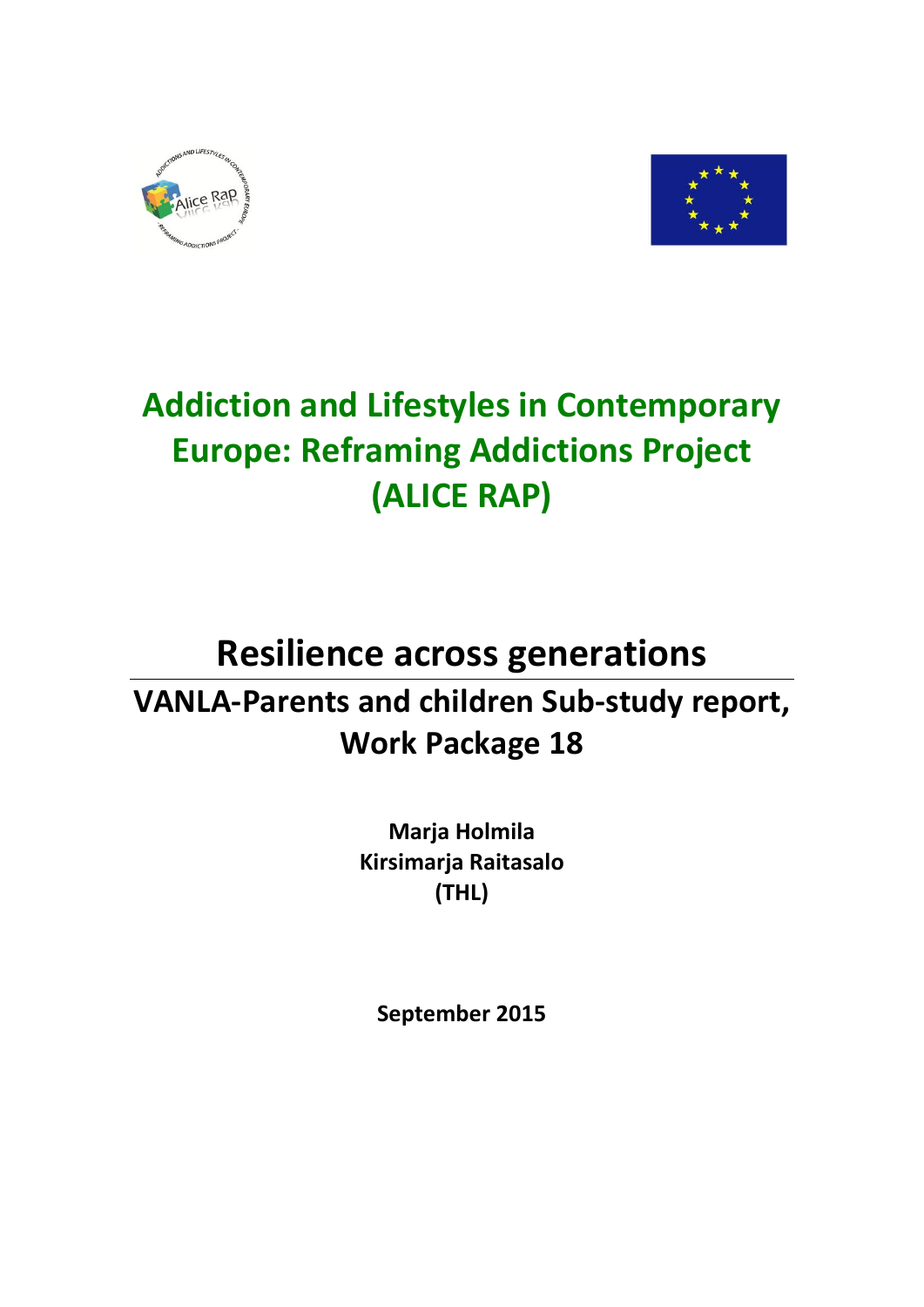## **Table of Contents**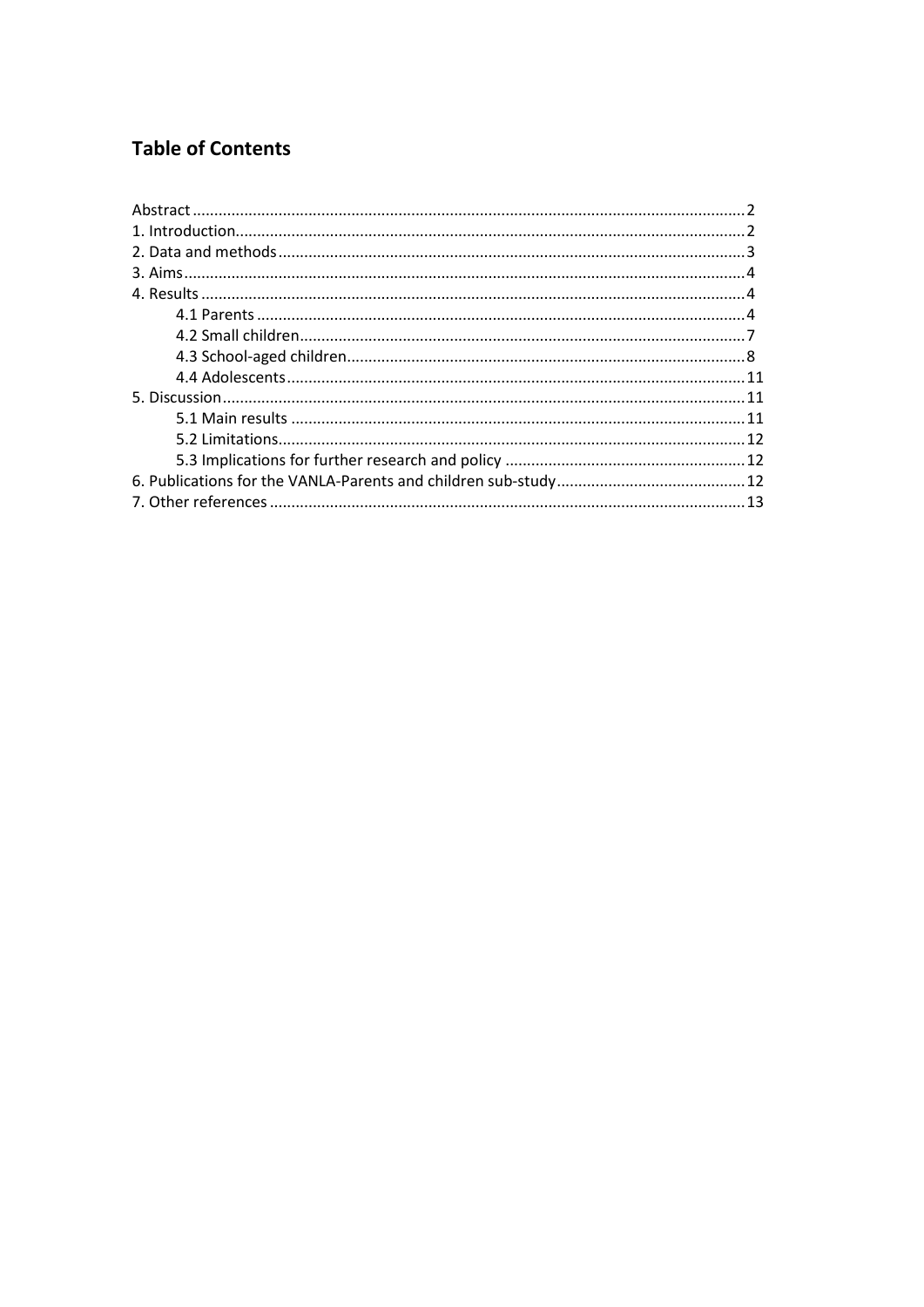



## **Acknowledgments**

The research leading to these results or outcomes has received funding from the European Union's Seventh Framework Programme (FP7/2007-2013), under Grant Agreement nº 266813 - Addictions and Lifestyle in Contemporary Europe - Reframing Addictions Project (ALICE RAP – [www.alicerap.eu\)](http://www.alicerap.eu/).

Participant organisations in ALICE RAP can be seen at [http://www.alicerap.eu/about](http://www.alicerap.eu/about-alice-rap/partner-institutions.html)[alice-rap/partner-institutions.html.](http://www.alicerap.eu/about-alice-rap/partner-institutions.html)

The views expressed here reflect those of the authors only and the European Union is not liable for any use that may be made of the information contained therein.



Funded by the European Union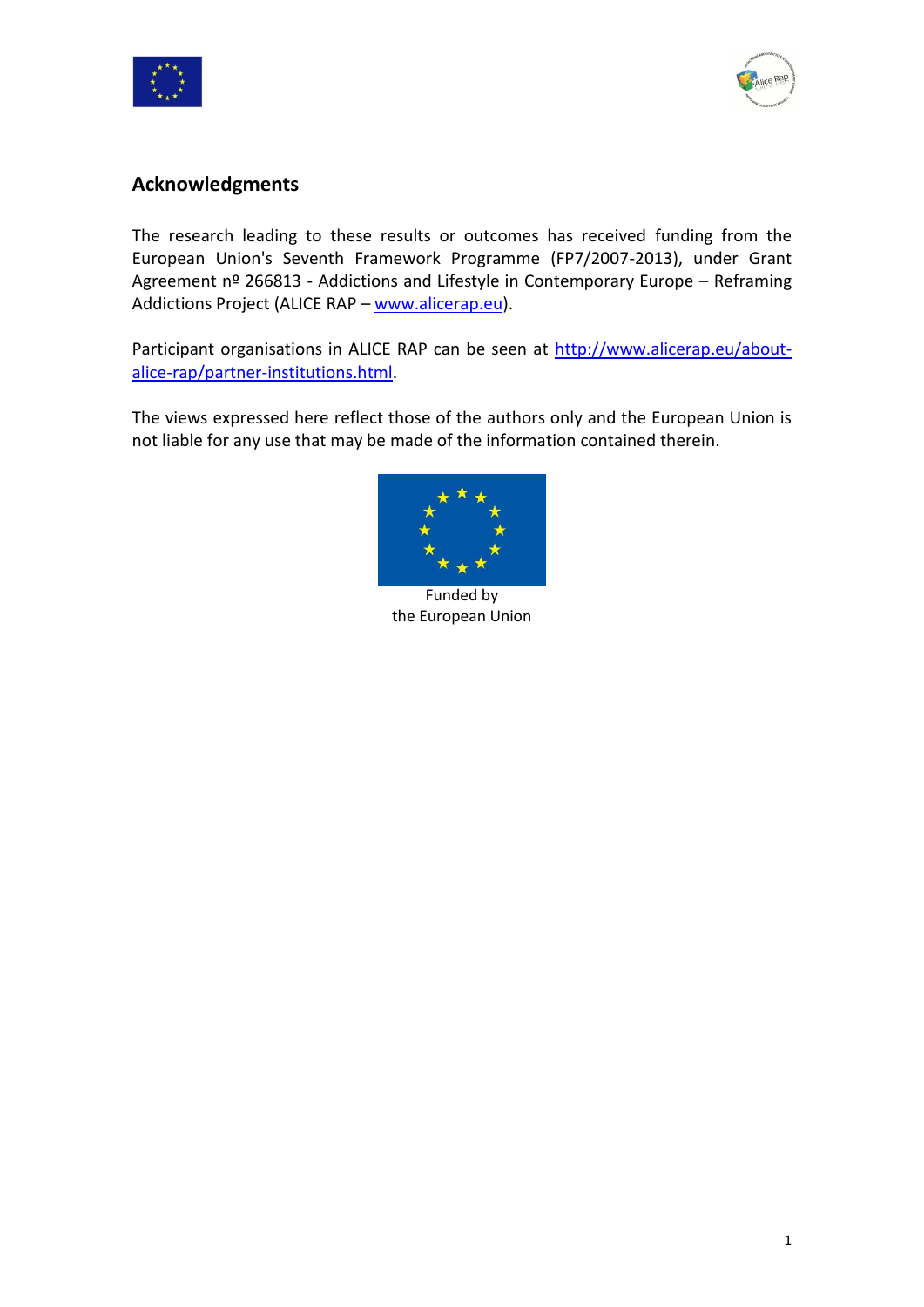



#### **Abstract**

Finnish register data offer an exceptional possibility to study the whole cohort, without the problems of response rates. Even though not very detailed, the data in registers are based on evaluations and diagnoses made by professionals, which to a great extent eliminates social desirability bias.

As part of ALICE RAP WP18 – this study investigated the prevalence of serious substance abuse problems among mothers and fathers and the impact of parents' substance abuse problems on their child's health and social welfare. Abuse of alcohol, drugs or both alcohol and drugs have been looked at, and links with parents' social status, education, mental health and use of some prescribed drugs are examined. The study is a retrospective population-based cohort study based on the Finnish health care and social welfare registers. Data on all Finnish children born in 1991 (n=64 310), in 1997 (n= 58 056) and 2002 (n=55 369), and their biological parents, have been retrieved from the health and social registers. The children of parents with substance abuse problems are compared to other children in the same child cohort.

Parents' substance abuse problems were defined, based on the period from four years before the birth of the child until the child's seventh birthday, as having had any register entries related to substance abuse. Parents' psychiatric disorders, education, marital status and poverty are also looked at, as well as social status and incidence of poverty. Also data on the family's housing situation and whether the parents have lived together with the child is available.

Children were followed up looking at various indicators of health and social risks. Among 0-6 years old children born in 2002 hospitalizations due to injuries and infectious diseases and outof-home placements were looked at. Disorders of development and behavioral and emotional disorders among children born in 1997 were followed until the age of 12. Furthermore, education and mental health as well as behavioral and emotional disorders were looked at among children born in 1991 until the age of 18. Also the accumulation of health and social problems in parents with substance abuse was looked at.

Parental substance abuse was a risk factor for all studied health and social problems in children. The risks were especially high among small children. Parents with substance abuse had various other problems. It is difficult to disentangle these manifold problems but all these taken into account, parental substance abuse remains a significant independent risk factor for children's safe and healthy development.

## **1. Introduction**

Children's health risks and their experiences of harms in families where parents abuse substances are known to be serious, but in order to find working preventive methods there is lack of information of the magnitude and type of harms, as well as of factors that seem to help children's resilience. Harms vary according to cultural and systemic factors, but a lot of them have been shown to be universally similar (Orford et al 2005). In this ALICE RAP sub-study we had the possibility of using register-based data for examining these issues. The Nordic system of health and welfare registers offers a unique opportunity for looking at the harms and risks of children of addicted parents. Risks to the child's health can be caused by insufficient care or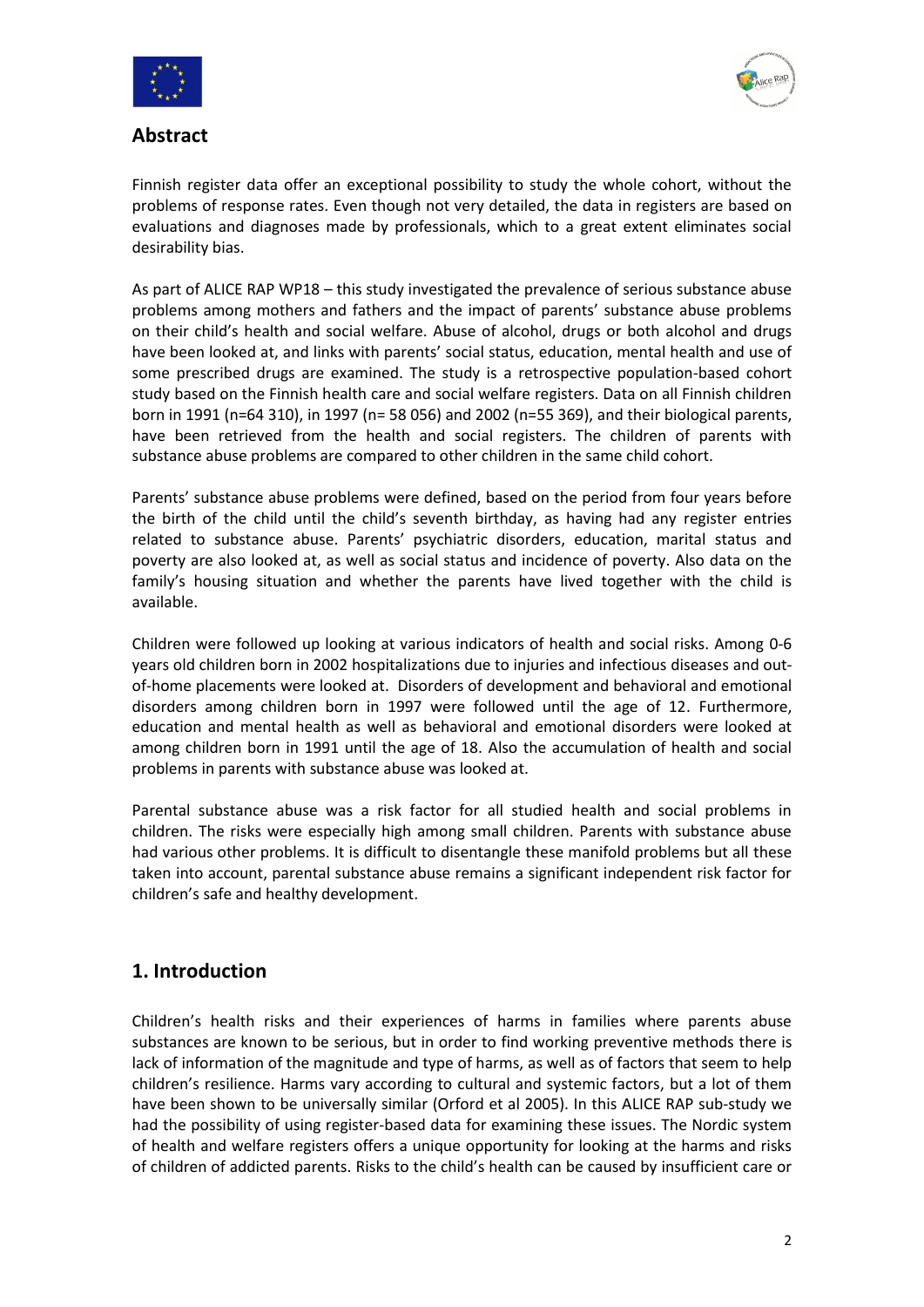



maltreatment, leading to accidents and illnesses (Bijur et al., 2001; O'Donnell et al., 2010; Orford et al., 2005; Itäpuisto, 2005). Earlier studies have shown that mothers' alcohol abuse increases the injury risk among young children (<1 year) in high-risk families (Crandall et al., 2006). Risk of injuries has been found to be over twofold among children of alcohol-abusing mothers and almost threefold in families where both parents abused alcohol compared with children of abstaining mothers (Bijur et al., 1992). Brain injuries have also been found to be twice as common among children of alcohol-abusing parents compared with the control group (Winquist et al., 2007).

O'Donnell et al. (2010a, 2010b) found that maltreated Australian children had markedly more hospitalizations related to infections than other children. A similar relationship was found among children of substance-abusing parents in the USA (Woodside et al., 1993) and in Finland (Sarkola et al., 2011). Children exposed to maternal alcohol or drug use during pregnancy also have more problems related to cognitive and social development than other children (Autti-Rämö, 2000; Bandstra et al., 2010). Moreover, children of parents with substance abuse problems are more likely to have substance abuse and mental-health problems, also later in life (Jacob & Windle, 2000; Pulkkinen, 2006; Keller et al., 2008; Pitkänen et al., 2008). Placing children in care outside home is one of the society's methods to prevent harms that may be caused for children because of their parents' problems. Children of substance-abusing parents are more often placed into care outside home than other children (Andersson, 1995; Berrick et al., 1998; Sarkola et al., 2007).

In this research project (VANLA- Parents and children) children were followed up looking at various indicators of health and social risks. Among 0-6 years old children born in 2002 hospitalizations due to injuries and infectious diseases and out-of-home placements were looked at. Disorders of development and behavioral and emotional disorders among children born in 1997 were followed until the age of 12. Furthermore, educational achievement as well as mental health problems and behavioral and emotional disorders were looked at among children born in 1991 until the age of 18. Also the accumulation of health and social problems in parents with substance abuse was investigated.

## **2. Data and methods**

The study used longitudinal population-level register data on all Finnish children born in 1991, 1997 and 2002, and their biological parents. Data for this study came from national health care and social welfare registers from the period 4 years before the year of birth up to 2009 / 2012. The registers used were: 1) the Medical Birth Register, 2) the Care Register for Health Care, 3) the Care Register for Social Welfare, 4) the Register of Social Assistance, 5) the Register of Congenital Malformations, 6) the Prescription Register, 7) the Special Refund Entitlement Register, 8) the Register of Completed Education and Degrees and 9) the Causes of Death Statistics (Table 1).

First, data was collected on children and their biological mothers. In 2012, data on fathers of children born in 1991 was added. In 2014, follow-up data of children was collected until the year 2012. At the same time, data on fathers of children born in 1997 and 2012 were also collected. The data collection on fathers of children born in 1997 and 2002 is still in process as part of the data is still missing (the Social Insurance Institution of Finland).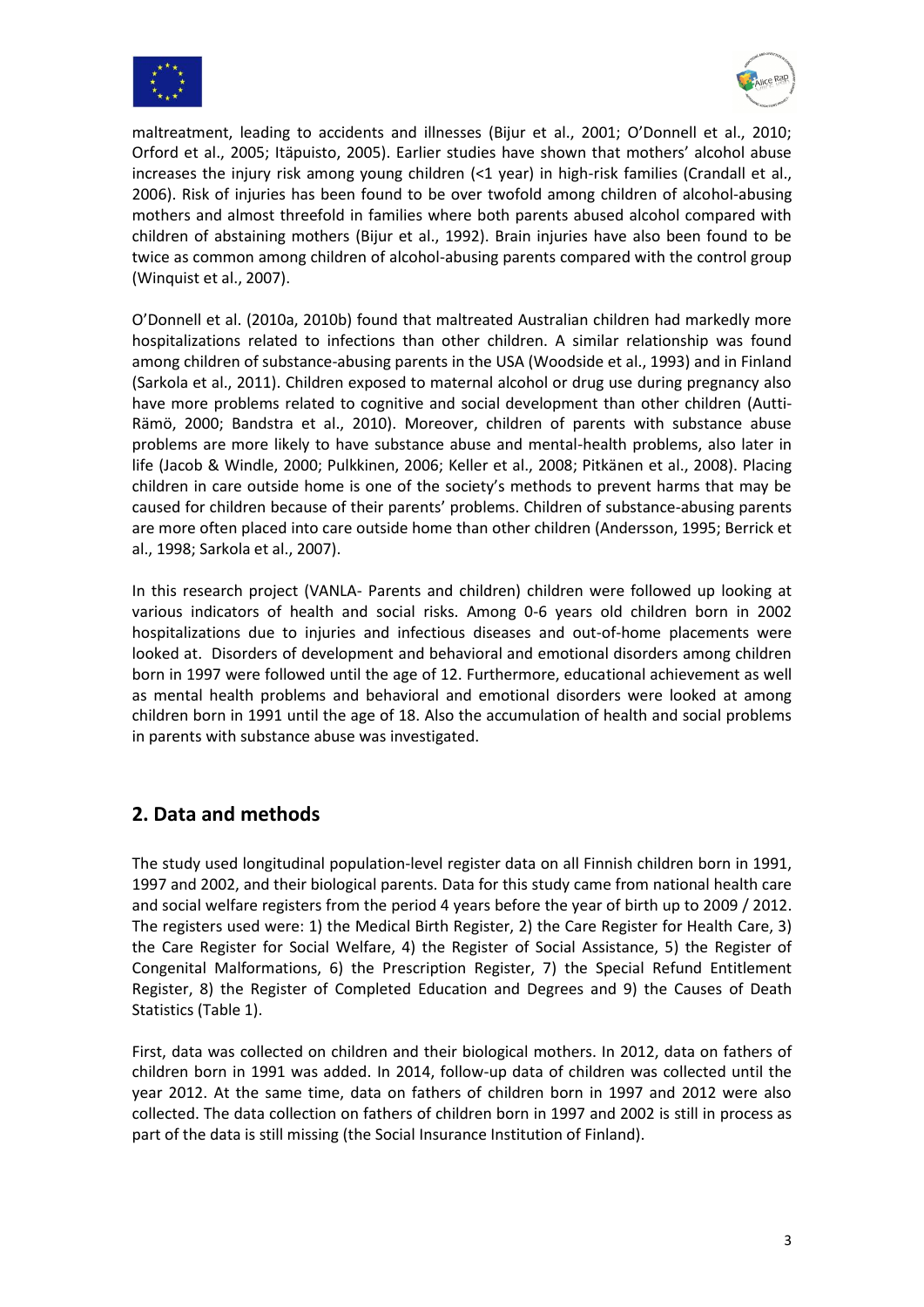



The data collection began with the Medical Birth Register, from which we obtained the personal identity numbers (assigned to all Finnish residents at birth or upon taking up residency) of all children born during 1991, 1997 and 2002 in Finland and their biological mothers. The different registers were linked using the personal identity numbers. Data collection, register linkages and anonymization of the data were carried out by the register keepers at the National Institute for Health and Welfare (THL), the Social Insurance Institution of Finland and Statistics Finland. The Ethical Review Board of THL approved the study plan.

Parents with substance abuse problems were identified using the Care Register for Health Care, the Care Register for Social Welfare, the Prescription Register, the Causes of Death Statistics and the Register of Congenital Malformations. Mothers were classified as having substance abuse problems (alcohol abuse only, drug abuse only, alcohol and drug abuse) if, during the follow-up time, they had register entries on any primary or secondary ICD-10 diagnosis, records of in-patient or specialized out-patient treatment related to substance abuse problems, a register entry on purchases of medication specifically for treatment of alcohol or drug addiction (ATC groups N07BB, N07BC), had died with a diagnosis related to alcohol or drug abuse or their child had a diagnosis of prenatal alcohol or drug exposure.

## **3. Aims**

This study examined the prevalence of serious substance abuse problems among mothers and fathers of children and the associations between the parents' substance abuse and the children's health, development and welfare, including how often they are placed in out-ofhome care.

Children were followed up looking at various indicators of health and social risks. Among 0-6 years old children born in 2002 hospitalizations due to injuries and infectious diseases and outof-home placements were looked at. Disorders of development and behavioral and emotional disorders among children born in 1997 were followed until the age of 12. Furthermore, educational achievement as well as mental health problems and behavioral and emotional disorders were looked at among children born in 1991 until the age of 18. Also the accumulation of health and social problems in parents with substance abuse was investigated. The children of substance abusing parents were compared to other children in the same child cohort. Also comparisons were made according to the substance used by the parent (alcohol / drugs / alcohol + drugs).

### **4. Results**

#### **4.1 Parents**

The vast majority of parents with children born in 1991, 1997 or 2002 had no register entries indicative of substance abuse. Our data deals with parents who have the most serious abuse problems. The substance-abusing parents were divided in three groups 1) those who have register entries on alcohol abuse only; 2) those who have register entries on drug abuse only; and 3) those who have register entries on both alcohol and drug abuse. Alcohol abuse was the most common diagnosis in these data as was to be expected, as alcohol is the most commonly used drug in Finland. Further, prevalence of problems related to any kinds of substances was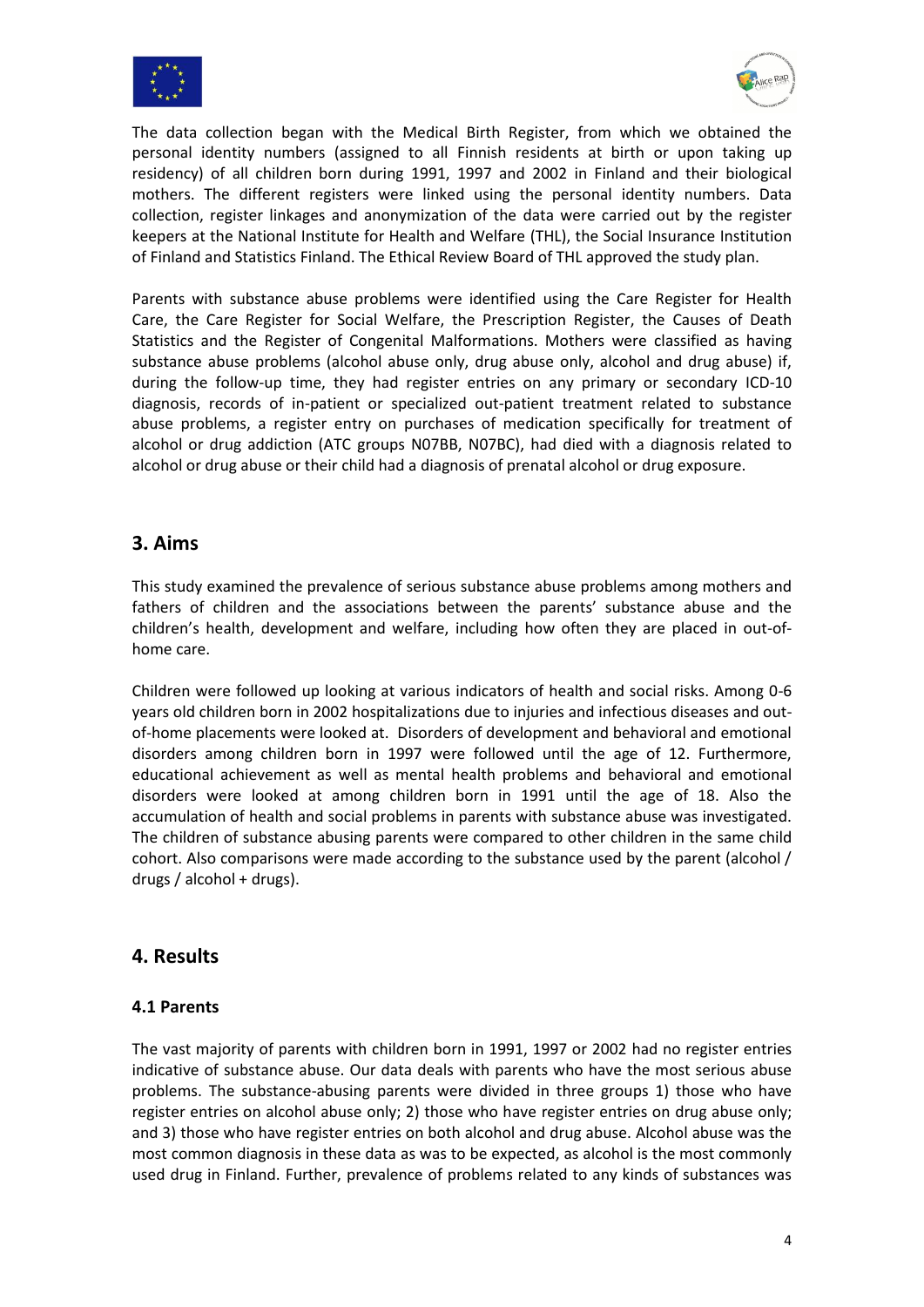



more common among fathers than mothers (Holmila & Raitasalo, 2013; Jääskeläinen et al., 2016).

The follow-up of the 1991 cohort showed that older children are more likely to have substance abusing parents than younger children. For instance, the prevalence of substance abuse among mothers of under 6 year old children was 0.5 % and among the 13-17 year olds 2.5%. The corresponding figures among fathers were 1.7% and 7.1%. This is presumably due to the fact that problems get often worse as the drinking continues over a longer period (Raitasalo 2015).

When studying more closely the accumulation of problems in substance-abusing mothers, we found out that these mothers had a higher rate of mortality and psychological disorders and increased risk of using hospital services than the comparison group. Their children had been taken into custody dramatically more often than the children of the comparison group. Also, mothers with substance abuse problems had lower education and income level, and their purchases of prescribed psychopharmacological medications were manifold compared to other mothers. Mixed use of both alcohol and illegal drugs coincided with the highest prevalence of health and social problems (Holmila & Raitasalo, 2013).

In order to look more closely at the differences between the types of substance abuse, we calculated the odds ratios of various risks with the alcohol only abusing mothers as the comparison group. The analysis was performed for all the life event variables, contrasting the illegal drug users and those using both alcohol and illegal drug to the alcohol abusers (Table 1). The age and educational status of the mother were standardized in the analysis. The results showed that the alcohol and illegal drugs -user group was clearly the least well-off group measured by almost all outcome variables. In the 1991 cohort, their risk for poverty measured by receiving of long-standing income support was over two-fold, in the 1997 over four-fold and in 2002 almost six-fold compared to alcohol only abusing mothers. The risk that the child was placed in out-of-home care is about threefold in this group in comparison to the alcohol only group in the 1997 and the 2002 cohorts. The alcohol and drug using mothers' risk of psychiatric disorders was also higher in comparison to the alcohol only - mothers in all cohorts, and their risk of having purchased psychoactive prescription drugs and psychoactive prescription drugs was higher.

In another article on benzodiazepine (BZD) purchases of mothers of children born in 2002 a typology of mothers according to their substance abuse status, psychiatric disorders and sociodemographic characteristics was created using latent class analysis (LCA). The mothers were followed-up yearly for purchases of BZDs, starting 4 years before the child's birth and continuing up to the child's 7th birthday. BZD purchases in different mother groups were compared using negative binomial hurdle models. Five mother types were identified: mothers with substance abuse (1%), mothers with psychiatric disorders (1%), mothers with a risk of social marginalization (11%), mothers with minor social problems (18%) and mothers with no identified problems (69%; the comparison group). Mothers with substance abuse problems had the highest odds of purchasing BZDs (OR = 27.5, 95%CI = 22.9-33.0) and if purchased, the amounts were highest in this group (RR = 20.2, 95% CI =  $14.9-27.3$ ). The change in time was similar in all groups: the probability of purchasing and the number of purchases were lowest during pregnancy and the year of the child's birth (Raitasalo et al., 2015).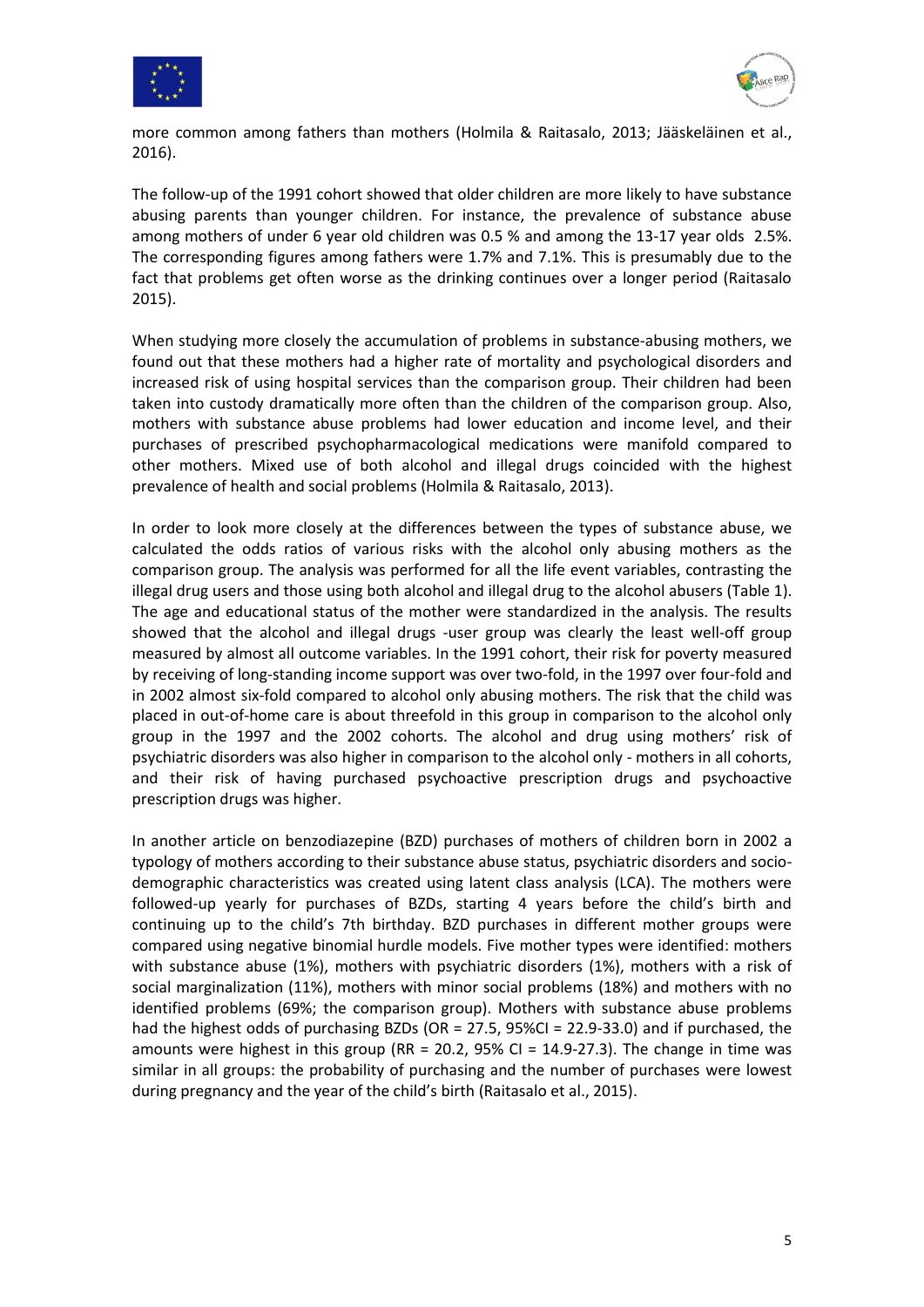



#### *Table 1. Mothers abusing alcohol and other drugs, or both alcohol and other drugs, odds ratios with 95 % confidence levels*

|                                                                                                   | 1991                | 1997                   | 2002                |  |  |
|---------------------------------------------------------------------------------------------------|---------------------|------------------------|---------------------|--|--|
| Death (all causes)                                                                                |                     |                        |                     |  |  |
| Alcohol abusing mother                                                                            | 1.00                | 1.00                   | 1.00                |  |  |
| Drug abusing mother                                                                               | $0.64$ (0.25-1.66)  | 2.10 (0.90-4.90)       | 2.26 (0.89-5.75)    |  |  |
| Alcohol+drug abusing mother                                                                       | 2.62 (1.14-5.99)    | 1.20 (0.39-3.69)       | $1.80(0.64 - 5.08)$ |  |  |
| Longstanding income support                                                                       |                     |                        |                     |  |  |
| Alcohol abusing mother                                                                            | 1.00                | 1.00                   | 1.00                |  |  |
| Drug abusing mother                                                                               | $0.37(0.24 - 0.57)$ | $0.78$ (0.52-1.17)     | $1.54(1.06 - 2.23)$ |  |  |
| Alcohol+drug abusing mother                                                                       | 2.29 (0.99-5.33)    | 4.14 (2.14 - 8.03)     | 5.92 (3.41-10.28)   |  |  |
| Child placed in out-of-home-care at least once before the child's 7 <sup>th</sup> birthday        |                     |                        |                     |  |  |
| Alcohol abusing mother                                                                            | 1.00                | 1.00                   | 1.00                |  |  |
| Drug abusing mother                                                                               | $0.48(0.32 - 0.74)$ | $0.71(0.47 - 1.06)$    | $1.55(1.09 - 2.21)$ |  |  |
| Alcohol+drug abusing mother                                                                       | $0.90(0.54 - 1.51)$ | 2.97 (2.17-4.87)       | $3.14$ (2.17-4.53)  |  |  |
| Register entry on psychiatric disorders at least once before the child's 7 <sup>th</sup> birthday |                     |                        |                     |  |  |
| Alcohol abusing mother                                                                            | 1.00                | 1.00                   | 1.00                |  |  |
| Drug abusing mother                                                                               | 1.27 (0.87-1.86)    | $0.67$ (0.46- $0.99$ ) | $0.75(0.53 - 1.07)$ |  |  |
| Alcohol+drug abusing mother                                                                       | 2.73 (1.66-4.49)    | 3.23 (2.13-4.89)       | 2.07 (1.46-2.95)    |  |  |
| Purchase of opioids (N02A)                                                                        |                     |                        |                     |  |  |
| Alcohol abusing mother                                                                            | 1.00                | 1.00                   | 1.00                |  |  |
| Drug abusing mother                                                                               | $3.17(1.54 - 6.56)$ | $2.18(1.38-3.45)$      | 1.45 (0.99-2.11)    |  |  |
| Alcohol+drug abusing mother                                                                       | 4.30 (1.88-9.86)    | 2.77 (1.71-4.49)       | 1.58 (1.07 - 2.34)  |  |  |
| Purchase of neurosis medicine and tranquilizers (N05B)                                            |                     |                        |                     |  |  |
| Alcohol abusing mother                                                                            | 1.00                | 1.00                   | 1.00                |  |  |
| Drug abusing mother                                                                               | $1.55(1.07 - 2.25)$ | $1.05(0.72 - 1.54)$    | $1.20(0.86 - 1.67)$ |  |  |
| Alcohol and drug abusing mother                                                                   | 4.49 (2.60-7.76)    | 4.39 (2.86-6.72)       | 3.28 (2.27-4.72)    |  |  |
| Purchase of sleeping medicine (N05C)                                                              |                     |                        |                     |  |  |
| Alcohol abusing mother                                                                            | 1.00                | 1.00                   | 1.00                |  |  |
| Drug abusing mother                                                                               | $1.47(1.01 - 2.16)$ | $0.98(0.63 - 1.52)$    | $1.47(1.04 - 2.07)$ |  |  |
| Alcohol and drug abusing mother                                                                   | 2.69 (1.57-4.24)    | 4.33 (2.81-6.65)       | 2.54 (1.77-3.64)    |  |  |

Source: Holmila, M. & Raitasalo, K. & Kosola, M. (2013) Mothers who abuse alcohol and drugs: Health and social harms among substance-abusing mothers of small children in three child cohorts. Nordic Studies on Alcohol and Drugs, 30(5), 361–373.

In her study using data of children born in 1991 and their biological parents, Jääskeläinen (2015) found that every tenth family had experienced parental substance abuse before the child's 18th birthday. Of these families, five family types were identified. The most common type was characterized by father's alcohol abuse but these families had no other detectable problems. Another common type was families where the father had a drinking or drug problem and had moved away from the family's home. The two less common and nontraditional family types were characterized by mother's drinking or drug abuse and mental disorders. In the fifth and least common family type the child did not live with either of the parents, both parents had substance abuse and accumulated problems.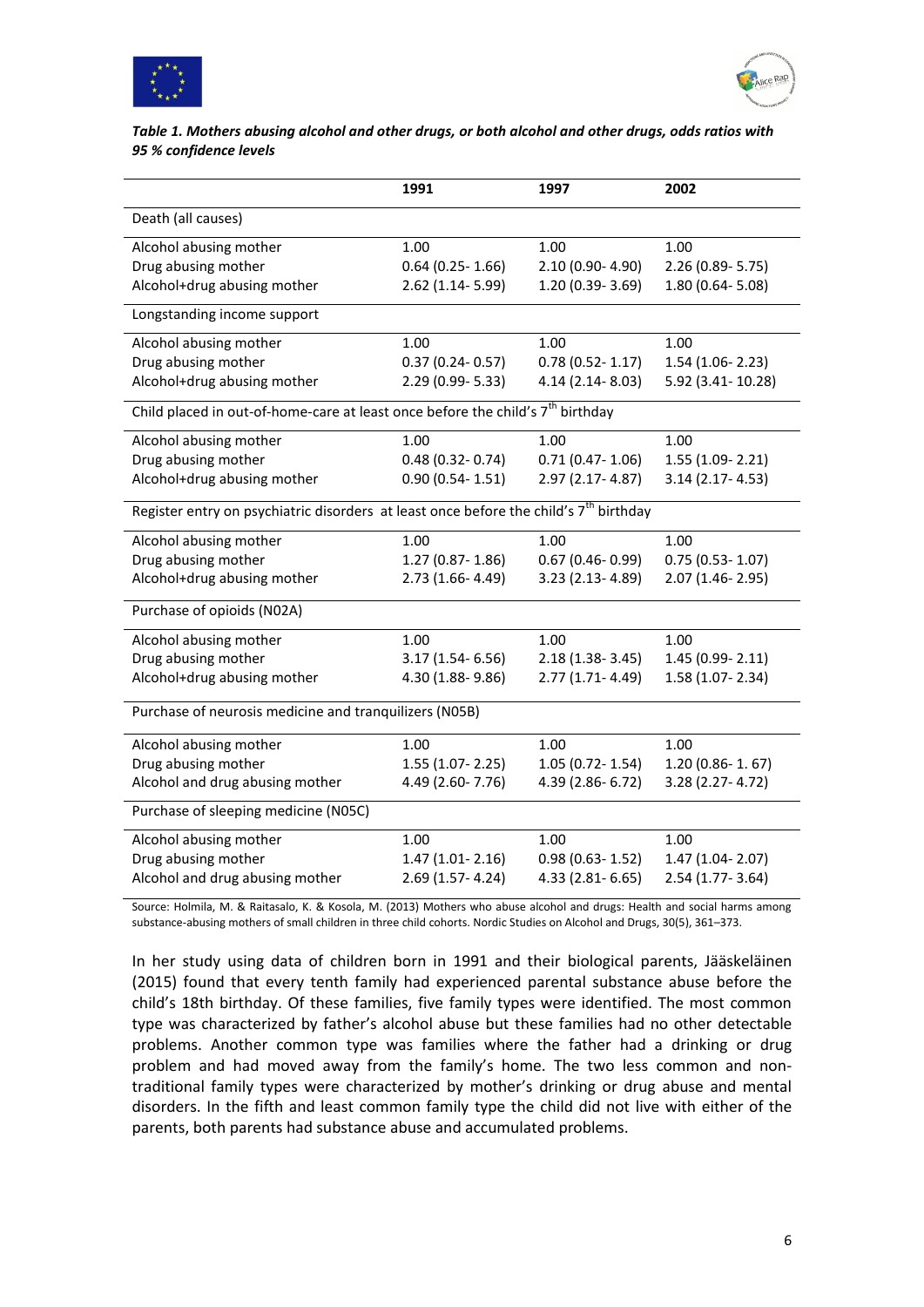



*Key findings*

*Parental substance abuse seems to be related to wider family problems. In services for substance abusers the other problems of the families with substance abuse should be identified in order to help them to overcome these problems.*

## **4.2 Small children (under the age of 7 years)**

When studying hospitalizations of small children with mothers with substance abuse, we found that 64% of children with a substance-abusing mother and 37% of children in the comparison group had been hospitalized during the study period. The number of inpatient care episodes per 1000 children was 2117 in the group of children with substance-abusing mothers and 1184 in the comparison group. The mean length of each inpatient episode was 3.3 days in the group of children of substance-abusing mothers and 2.4 in the comparison group.

A higher proportion of children with hospital admissions were observed in the group of children with a substance-abusing mother in the ICD-10 categories of injuries, infectious and parasitic diseases, inflammation of the middle ear (otitis media), acute infections of the respiratory system and the category of all other reasons compared with children in the comparison group. All the differences between groups were statistically significant.

To study the effect of the mother's characteristics on the relationship between her substance abuse problems and her children's hospitalizations and out-of-home placements, we adjusted for the child's gender and the mother's psychiatric disorders, poverty, education and couple relationship status by using logistic regression (see Table 2). In the group of children whose mothers had shown combined alcohol and drug abuse, the differences remained significant in all studied disease categories. The risk of hospital treatment due to any studied reason was highest—approximately twofold—in this group. Among children of mothers with solely alcohol abuse, the risk of hospitalization was also significantly higher than in the comparison group in all of studied disease categories except for acute infections of the respiratory system. Children of mothers with drug abuse differed significantly from the comparison group only in respect of the risk of hospitalizations for the category of all other reasons apart from the categories of injuries or infectious diseases.

The most dramatic differences between groups were found when looking at out-of-home placements. One per cent of children in the comparison group were placed out-of-home before their seventh birthday, whereas the corresponding figure was 27% in the group of children with an alcohol-abusing mother, 38% with a drug-abusing mother and 60% with a mother abusing both alcohol and drugs. Among those who had been placed out of home, the children were placed four times on average in the group of children with substance abusing mothers; the corresponding figure in the comparison group was 2.5.

The risk of out-of-home placement was highest—nearly nine-fold —for children with mothers having combined abuse of alcohol and drugs compared with the comparison group. The risks were somewhat lower in the other two groups, in the group of children of mothers with alcohol problems and in the group of children of mothers with drug problems, after adjusting for the child's gender and the mother's socio-demographic characteristics.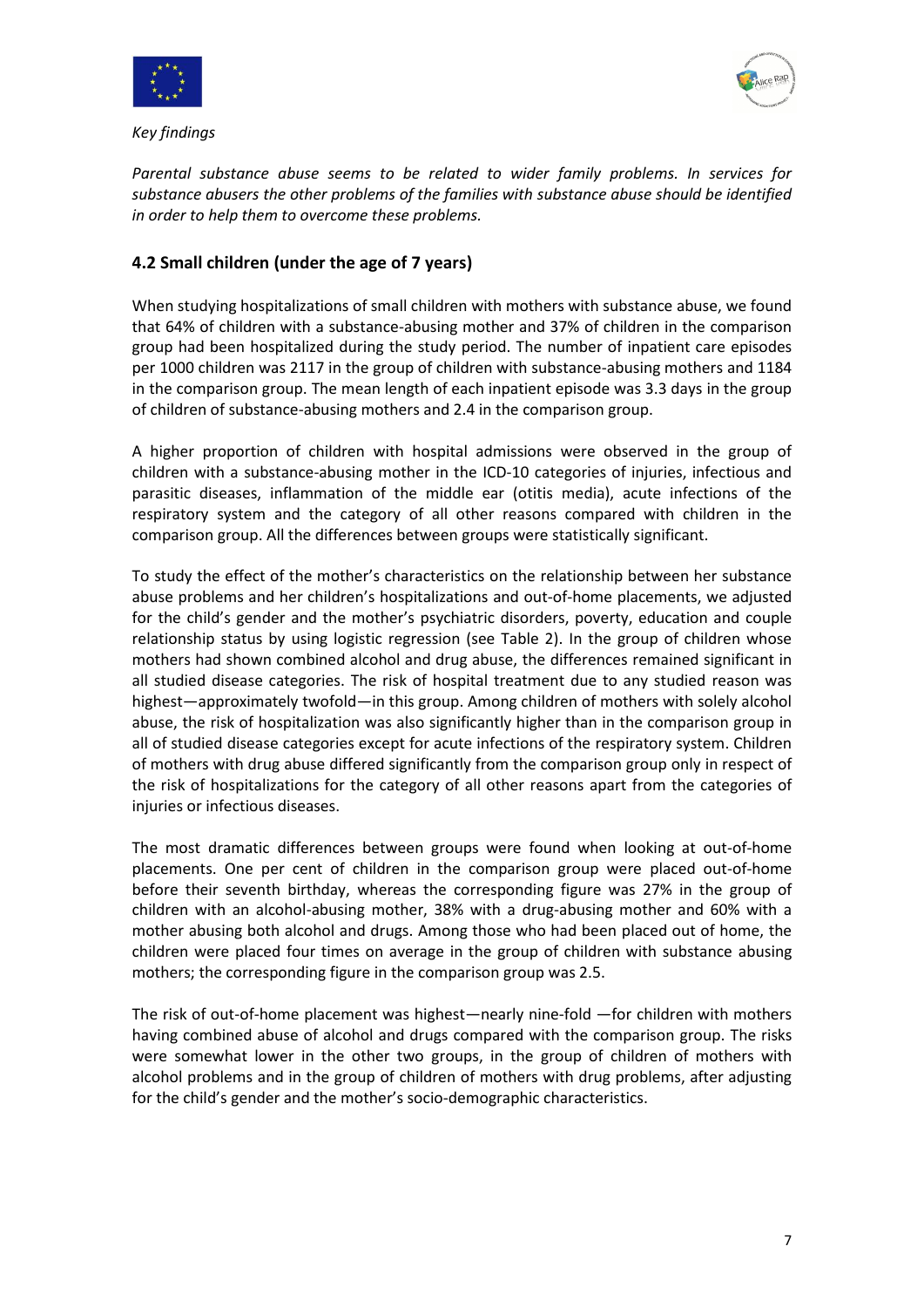



*Table 2. Odds ratios with 95% confidence intervals for the young children's (under 7 year of age) injuries and illness, by mother's substance abuse with reference to the group of children with no substance abusing mother*

|                                                                           | Model 1             | Model 2             | Model 3           |  |
|---------------------------------------------------------------------------|---------------------|---------------------|-------------------|--|
|                                                                           |                     | (Model 1 + gender)  | (Model 2 + other  |  |
|                                                                           |                     |                     | variables)        |  |
| S, T. Injury, poisoning and certain other consequences of external causes |                     |                     |                   |  |
| Alcohol abusing mother                                                    | 1.72 (1.28-2.31)    | 1.73 (1.29-2.33)    | 1.39 (1.02-1.89)  |  |
| Drug abusing mother                                                       | 1.94 (1.18-3.19)    | 1.94 (1.18-3.19)    | 1.49 (0.90-2.48)  |  |
| Alcohol + drug abusing mother                                             | 2.52 (1.57-4.06)    | 2.53 (1.57-4.08)    | 1.73 (1.05-2.84)  |  |
|                                                                           |                     |                     |                   |  |
| A. Certain infectious and parasitic diseases                              |                     |                     |                   |  |
| Alcohol abusing mother                                                    | 1.48 (1.14-1.91)    | 1.48 (1.14-1.92)    | 1.23 (0.94-1.60)  |  |
| Drug abusing mother                                                       | $1.53(0.98-2.41)$   | 1.53 (0.98-2.41)    | $1.18(0.75)-1.87$ |  |
| Alcohol + drug abusing mother                                             | 2.78 (1.89-4.10)    | 2.79 (1.89-4.11)    | 1.97 (1.33-2.93)  |  |
| H65-66. Otitis media                                                      |                     |                     |                   |  |
| Alcohol abusing mother                                                    | 1.63 (1.32-2.00)    | 1.64 (1.33-2.03)    | 1.58 (1.27-1.95)  |  |
| Drug abusing mother                                                       | 1.31 (0.88-1.96)    | 1.31 (0.88-1.96)    | 1.24 (0.83-1.85)  |  |
| Alcohol + drug abusing mother                                             | 2.13 (1.48-3.06)    | 2.14 (1.49-3.08)    | 1.98 (1.37-2.86)  |  |
| J0-J2. Acute infections of the respiratory system                         |                     |                     |                   |  |
| Alcohol abusing mother                                                    | $1.45(1.16-1.82)$   | $1.47(1.17-1.85)$   | $1.11(0.88-1.41)$ |  |
| Drug abusing mother                                                       | $1.67(1.14-2.44)$   | $1.67(1.14-2.45)$   | $1.19(0.80-1.75)$ |  |
| Alcohol + drug abusing mother                                             | 2.57 (1.80-3.66)    | 2.59 (1.81-3.69)    | 1.60 (1.10-2.31)  |  |
| Hospital treatment for all other reasons                                  |                     |                     |                   |  |
| Alcohol abusing mother                                                    | 1.54 (1.32-1.80)    | 1.56 (1.34-1.83)    | $1.24(1.06-1.46)$ |  |
| Drug abusing mother                                                       | 1.87 (1.42-2.46)    | 1.87 (1.42-2.47)    | 1.43 (1.08-1.89)  |  |
| Alcohol + drug abusing mother                                             | 2.87 (2.13-3.88)    | 2.91 (2.15-3.93)    | 1.93 (1.42-2.63)  |  |
| Out-of-home care                                                          |                     |                     |                   |  |
| Alcohol abusing mother                                                    | 27.98 (23.19-33.76) | 28.15 (23.33-33.98) | 5.36 (4.25-6.76)  |  |
| Drug abusing mother                                                       | 45.63 (34.10-61.07) | 45.70 (34.14-61.17) | 7.38 (5.20-10.50) |  |
| Alcohol + drug abusing mother                                             | 112.48 (82.78-      | 113.0 (83.14-       | 8.55 (5.97-12.26) |  |
|                                                                           | 152.84)             | 153.58)             |                   |  |
| Model 1<br>Only mother's substance abuse status                           |                     |                     |                   |  |

Model 2 Model 1 + child's gender

Model 3 Model 2 + mother's psychiatric disorders, couple relationship status, longstanding social assistance and education status. Only statistically significant variables are included in each model.

Source: Raitasalo, K. & Holmila, M. & Autti-Rämö, I. & Notkola, I.-L. & Tapanainen, H. (2014) Hospitalizations and out-of-home placements of children of substance abusing mothers: a registerbased cohort study. Drug and Alcohol Review, 34(1), 38-46.

#### *Key findings*

*Small children with substance-abusing mothers were more often hospitalized because of injuries and infectious diseases than other children. They had also been placed out of home more often. Mothers' abuse of both alcohol and drugs was a bigger risk for the child than solely alcohol or solely drug abuse.*

#### **4.3 Children aged 0-12**

According to the register data of all children born in 1997, 1.4% (n = 803) had a mother with substance abuse problems (SA), 3.2% (n = 1869) had a mother with psychiatric disorders (PD)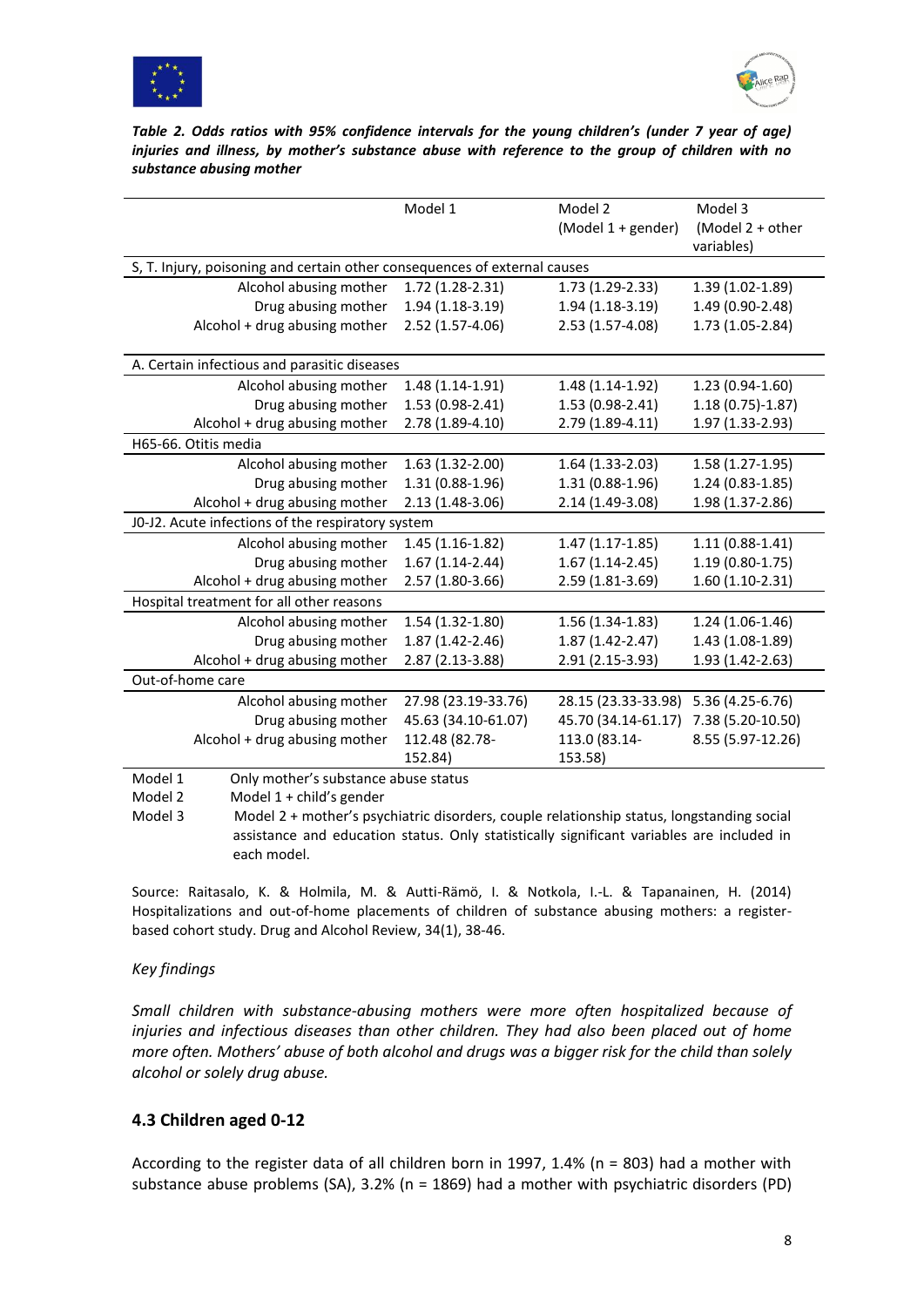



and  $1.1\%$  (n = 662) a mother with both substance abuse and psychiatric disorders (Ranta, 2015; Ranta & Raitasalo, 2016).

Six percent of children in the study population had register entries on diagnoses related to disorders of psychological development. The same proportion of the studied children had diagnoses on behavioral and emotional disorders. Mood and affective disorders, or neurotic, stress-related and somatoform disorders were diagnosed for 2 % of the children.

Among children of mothers with substance abuse, psychiatric disorders or both, the risks of all studied categories of psychiatric diseases were significantly higher than in the comparison group (Table 3). The risk of disorders of psychological development (F80-89) was about 1.5 fold among children of mothers with SA, PD or SA+PD after adjusting for the child's gender and the mother's socio-demographic characteristics. The risk of these disorders was almost threefold among boys compared to girls. The risk was also higher among children whose mothers were not in a couple relationship at the time of the child's birth and had no education after secondary school.

The risk of behavioral and emotional disorders (F90-98) was two to three – fold among children of mothers with SA, PD or SA+PD, being the highest among those with SA+PD mothers. Again the risk was higher among boys and those with single-mothers or mothers with long-standing income difficulties. The risk was also higher among children with very young mothers.

The pattern was similar concerning the risk of mood disorders (F30-39) and neurotic, stressrelated and somatoform disorders (F40-48): the risk of these disorders was again two to three –fold in the risk groups, being the highest among those with SA+PD mothers. Here again, the risk was higher among boys, among children with single mothers and among those with mothers with long-standing financial hardship (Table 3).

#### *Key findings*

*Among children aged 0-12 with mothers with substance abuse, psychiatric disorders or both, the risks of all studied categories of psychiatric diseases were significantly higher than in the comparison group. It was a bigger risk for the child to have a mother with both substance abuse and psychiatric disorders than either of these alone.*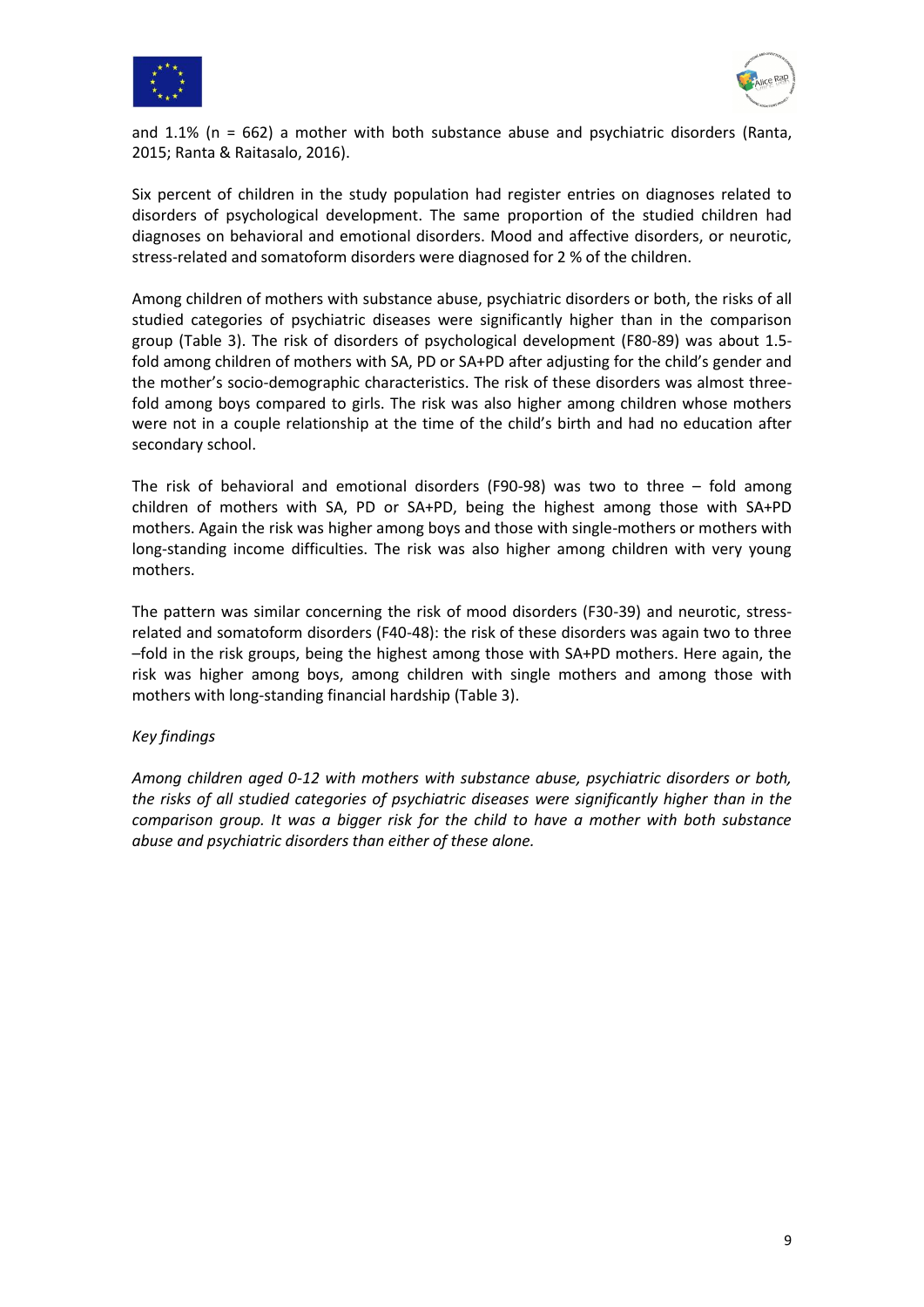



*Table 3. Odds ratios with 95 % confidence intervals for the school-age children's psychiatric disorders by the mother's substance abuse (SA), psychiatric disorders (PD) with reference to the group of children with mothers with no substance abuse or psychiatric disorder.* 

|                                            | Model 1             | Model 2 (Model 1 +                                                                    | Model 3 (Model 2    |
|--------------------------------------------|---------------------|---------------------------------------------------------------------------------------|---------------------|
|                                            |                     | gender)                                                                               | + other variables)  |
| F80-F89                                    |                     |                                                                                       |                     |
|                                            |                     |                                                                                       |                     |
| SA                                         |                     |                                                                                       |                     |
| PD                                         | $1.95(1.55-2.45)$   | 1.98 (1.57-2.50)                                                                      | $1.33(1.05 - 1.69)$ |
| SA+PD                                      | $1.90(1.63 - 2.22)$ | $1.90(1.62 - 2.21)$                                                                   | $1.58(1.35 - 1.85)$ |
| Child's gender (ref=girl)                  | $2.39(1.90 - 3.02)$ | 2.40 (1.90-3.04)                                                                      | $1.46(1.14 - 1.86)$ |
| No couple relationship                     |                     | 2.70 (2.56-2.94)                                                                      | 2.78 (2.56-2.94)    |
| No education after                         |                     |                                                                                       | ns                  |
| secondary school                           |                     |                                                                                       | $1.28(1.16-1.43)$   |
| Long-standing financial hardship           |                     |                                                                                       |                     |
| Mother's age                               |                     |                                                                                       | $1.97(1.80 - 2.16)$ |
|                                            |                     |                                                                                       | ns                  |
| F90-F98                                    |                     |                                                                                       |                     |
| SA                                         |                     |                                                                                       |                     |
| PD                                         | $3.27(2.69 - 3.97)$ | 3.33 (2.73-4.05)                                                                      | $2.15(1.74-2.64)$   |
| SA+PD                                      | $2.36(2.04 - 2.73)$ | 2.36 (2.03-2.73)                                                                      | 1.90 (1.64-2.23)    |
| Child's gender (ref=girl)                  | 4.58 (3.78-5.56)    | 4.64 (3.82-5.64)                                                                      | $2.62$ (2.13-3.23)  |
| No couple relationship                     |                     | 2.22 (2.08-2.38)                                                                      | 2.22 (2.08-2.44)    |
| No education after                         |                     |                                                                                       | 1.43 (1.30-1.59)    |
| secondary school                           |                     |                                                                                       | ns                  |
| Long-standing financial hardship           |                     |                                                                                       |                     |
| Mother's age                               |                     |                                                                                       | 2.27 (2.07-2.49)    |
| 14-20                                      |                     |                                                                                       |                     |
| 21-39                                      |                     |                                                                                       | $1.21(1.01-1.45)$   |
| 40-49                                      |                     |                                                                                       | 1.00                |
|                                            |                     |                                                                                       | ns                  |
| F30-F49                                    |                     |                                                                                       |                     |
| <b>SA</b>                                  |                     |                                                                                       |                     |
| PD                                         | 3.07 (2.23-4.21)    | 3.08 (2.24-4.22)                                                                      | 2.12 (1.53-2.94)    |
| SA+PD                                      | 3.41 (2.78-4.18)    | 3.40 (2.77-4.17)                                                                      | $2.84(2.30 - 3.50)$ |
| Child's gender (ref=girl)                  | 4.74 (3.54-6.33)    | 4.73 (3.54-6.32)                                                                      | $2.96(2.18 - 4.01)$ |
| No couple relationship                     |                     | $1.43(1.28-1.61)$                                                                     | 1.43 (1.28-1.61)    |
| No education after                         |                     |                                                                                       | 1.25 (1.06-1.43)    |
| secondary school                           |                     |                                                                                       | ns                  |
| Long-standing financial hardship           |                     |                                                                                       |                     |
| Mother's age                               |                     |                                                                                       | $2.01(1.74 - 2.31)$ |
|                                            |                     |                                                                                       | ns                  |
| Model 1:<br>Only mother's SA and PD status |                     |                                                                                       |                     |
| Model 2:<br>Model $1 +$ child's gender     |                     |                                                                                       |                     |
| $M$ odol 2.                                |                     | Model 2 u mother's countered relationship status. Jonastanding financial bardship and |                     |

Model 3: Model 2 + mother's couple relationship status, longstanding financial hardship and education status. Only statistically significant variables are included in each model.

Source: Ranta, J & Raitasalo, K (2016) The disorders of cognitive and emotional development in children of mothers with substance abuse and psychiatric disorders. Submitted.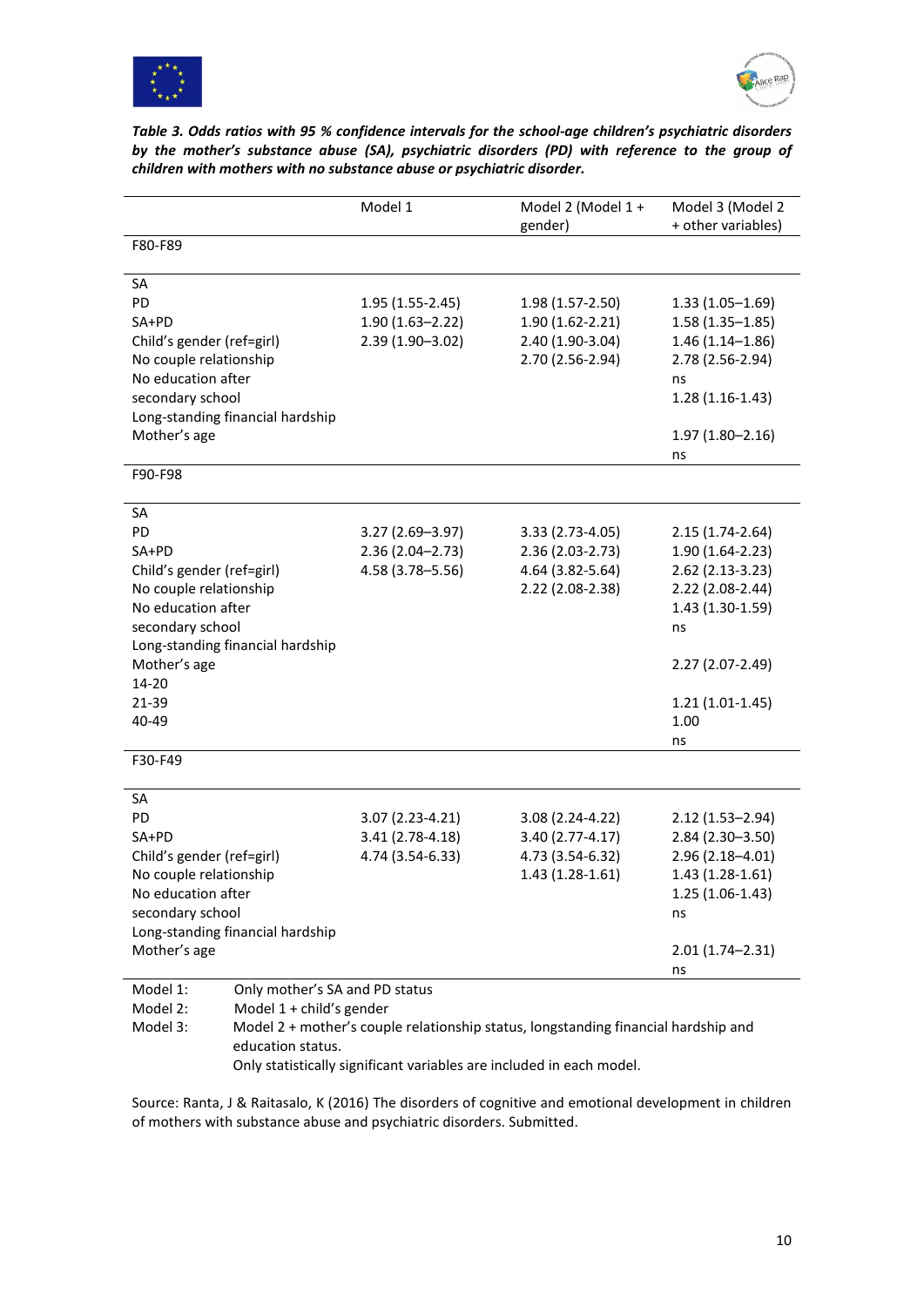



#### **4.4 Adolescent children (13-20 years)**

The data from the birth cohort 1991 was analyzed in detail by Marke Jääskeläinen in her dissertation funded by the Finnish Foundation for Alcohol Studies. The unpublished analyses for this work show that parental substance abuse was associated with the child not having secondary or tertiary education at the age of 20. The strongest association was found when both parents had substance abuse problems. Standardizing the parents' own education and their social status and poverty made the connection weaker, but the parental substance abuse still had independent connection with the child's low educational level at the age of 20 (Jääskeläinen 2016). This indicates that parental substance abuse creates a risk for crossgenerational inheritance of poverty because the lack of professional training is likely to increase the person's difficulties in becoming employed.

In another sub-study, Jääskeläinen (2015) found that parental substance abuse also had independent effects on adolescent children's mental disorders and substance use, yet the effects were partially explained by living in non-intact family, poverty, and maternal mental disorders. The gender of the parent with substance abuse was also connected with the child's risks.

#### *Key findings*

*Parent's substance abuse increases their children's risk for not having sufficient education for future work carrier.* 

### **5. Discussion**

#### **5.1 Main results**

In this ALICE RAP sub-study "VANLA –Parents and children" we found that parents' substance abuse can lead to many kinds of risks to the child's health and safety. A parent with substance abuse may be unable to take care of children, to provide a safe environment, and to respond adequately to the child's physical and emotional needs. Children of these parents have an increased risk of living in an unsafe environment. The increased risk of accidents due to parents' in attentiveness, neglect, or abuse, risk of insufficient care may be caused by parents' drunken behavior and by an unsafe environment. The risk of the child's somatic illnesses (mostly common infectious diseases) may on the other hand be related to the child's stress of the home situation and thus a decreased immunity, and on the other hand to deficiencies in care and hygiene. The smaller the child, the more probable it is that substance abuse causes harm to him/her. This is important to acknowledge also in health care.

Harms related to parents' alcohol abuse are important factors causing health inequities. The longstanding stress together with neglect of parental duties can affect children's health and welfare as well in childhood and adolescence as also in adulthood. The fact that the situation at home might reduce the child's ability to work successfully at school and consequently not get proper further education can transfer the social inequity to the next generation.

Parental substance abuse seems to be intertwined with wider family problems. This indicates a need for a holistic approach in services and in prevention and early interventions, and for taking the whole family into consideration when helping children.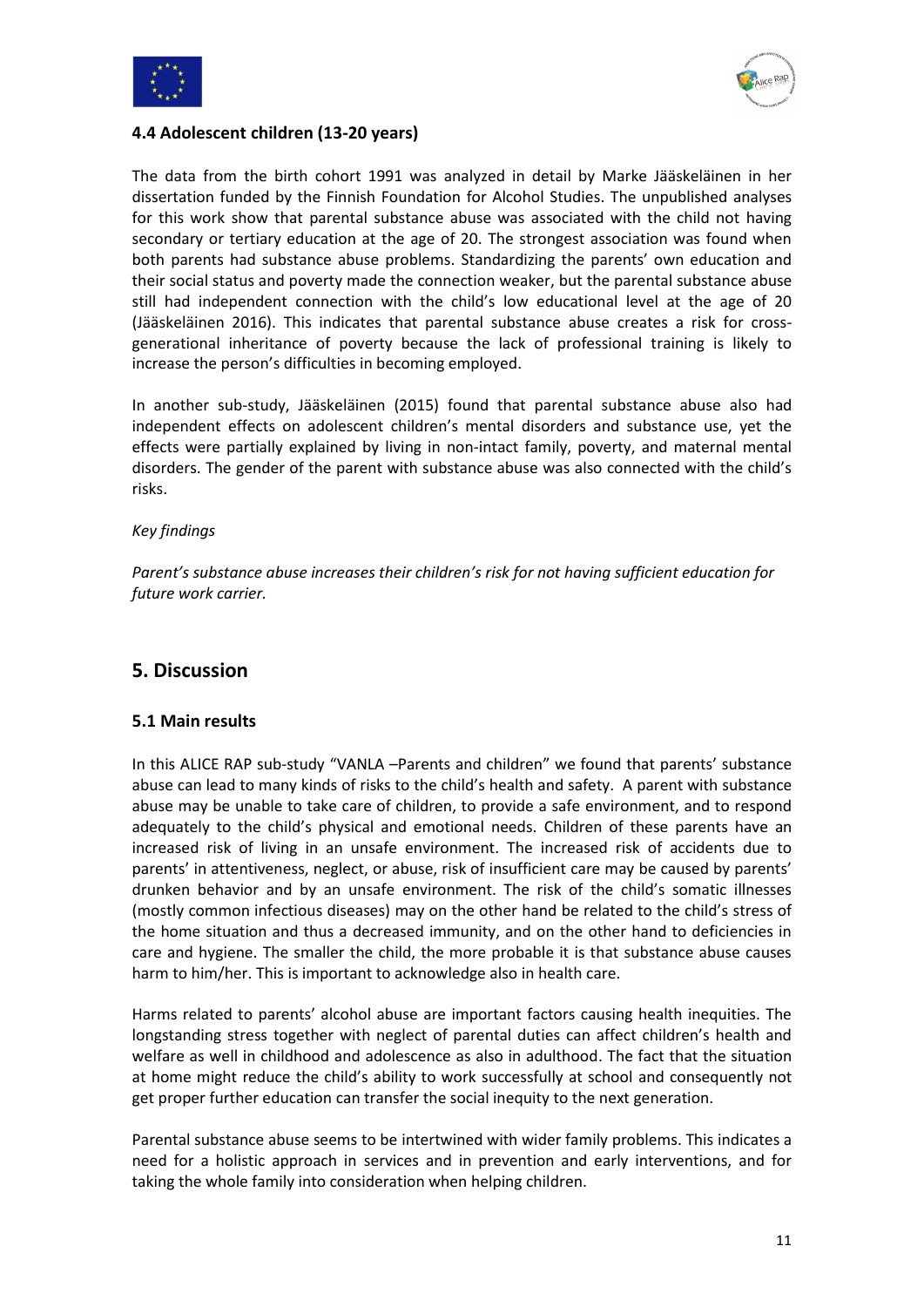



The data also brought out that children show potential resilience. The prevalence of harms is highest among the smallest children (under seven years of age). There is a clear drop in new register entries of injuries, out-of-home care and also new somatic illnesses in the older age group. This result seems likely as small children are most vulnerable and in need of good parental care. It is encouraging that children over seven years are already experiencing fewer problems. Perhaps this is at least partly showing children's resiliency. With increasing age, the child has better possibilities of avoiding the risk caused by the parent's substance abuse. At the age of seven the child has also started school, thus obtaining access to a wider circle of adults and friends. This result indicates that help and support given early enough can increase the likelihood of the child overcoming her/his problems.

Contrary to our expectations, the impact of father's substance abuse on the child's outcomes was quite similar to that of the mother's. Thus, in addition to the mother, it is also important to pay attention to the father's problems in primary health care from the point of view of the child.

#### **5.2 Limitations**

The study is based on health and social care registers. Children, whose parents have not been in contact with health or social professionals responsible in saving data into registers, are not included in the study. The number of homes, where substances are causing problems, is likely to be higher than in this study. The study is limited to those families, where the parent's substance abuse problems have been diagnosed by professionals. This study is limited to the most severe cases of parental substance abuse.

#### **5.3 Implications for further research and policy**

The parents' substance abuse has negative outcomes on the child's immediate environment, which affects the health and safety of the child. Parental substance abuse - as well as other psychiatric disorders - are also significant risk factors for children's psychiatric development and later lack of further education, even when the socio-economic factors are taken into account.

Also parents with substance abuse are in a serious risk of health and social problems ranging from poverty to poor mental health and high mortality. The social and health care professionals have a potentially important role in giving support to the parents and their children, as the substance-abusing parents have had several contacts with them. Prevention of harms to children of substance-abusing parents should perhaps focus more on the possibilities offered by these contacts in different health and social services.

## **6. Publications from the VANLA-Parents and children sub-study**

Raitasalo, K & Holmila, M (2012). Äidin päihteiden käytön yhteys lapsen kokemiin haittoihin. Rekisteritutkimuksen tuloksia. [Maternal substance abuse and associations with children's experiences of harm. Results from a register-based study.] Yhteiskuntapolitiikka 77, 2012 (1), 53–61.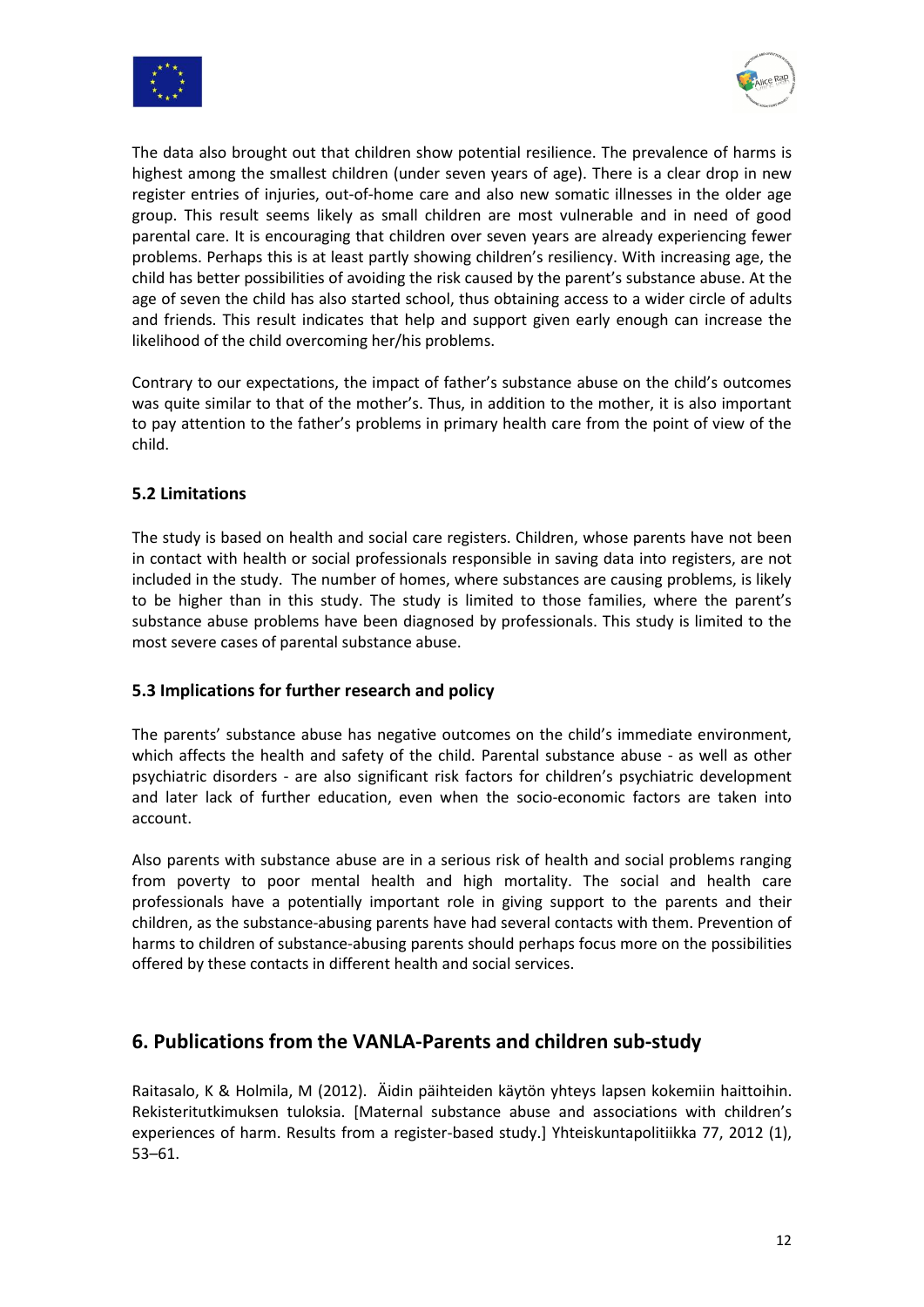



Holmila, M, Raitasalo, K, Autti-Rämo, I & Notkola, IL (2013). Päihdeongelmaisten äitien lapset – rekisterien antama kuva [Children of substance abusing mothers – results from a registerbased study]. In: Warpenius, K, Holmila, M & Tigerstedt, C (eds.). Alkoholi- ja päihdehaitat läheisille, muille ihmisille ja yhteiskunnalle [Harms to others from alcohol and substance abuse]. THL Themes 14, Helsinki.

Holmila M, Raitasalo K & Kosola M (2013). Mothers who abuse alcohol and drugs: health and social harms among substance-abusing mothers of small children in three child cohorts. Nordic Studies on Alcohol and Drugs; 361–73.

Raitasalo, K & Holmila, M & Autti-Rämö, I & Notkola, I.-L. & Tapanainen, H (2014). Hospitalizations and out-of-home placements of children of substance abusing mothers: a register-based cohort study. Drug and Alcohol Review, 34(1), 38–46.

Raitasalo, K, Holmila, M, Autti-Rämö, I, Martikainen, JE, Sorvala, VM & Mäkelä, P (2015). Benzodiazepine use among mothers of small children: a register-based cohort study. Addiction, 110 (4), 636–643.

Ranta, J & Raitasalo, K (2016) The disorders of cognitive and emotional development in children of mothers with substance abuse and psychiatric disorders. Submitted.

Jääskeläinen, M, Holmila, M, Raitasalo, K A (2015). Effects of parental substance abuse and parental separation to educational attainment of children by the age 20. A paper presented in Kettil Bruun Society Thematic conference "Harms to others", September 13-17<sup>th</sup>, Helsinki.

Jääskeläinen, M, Holmila, M, Raitasalo, K A & Notkola, I-L (2016). Mental health disorders and harmful substance use in children of substance abusing parents. Submitted.

Jääskeläinen, M, Holmila, M, Raitasalo, K A & Notkola, I-L (2016). A typology of families with parental substance abuse. Submitted.

## **7. Other references**

Berrick JD, Needell B, Barth RP, Jonson-Reid M (1998). The tender years: toward developmentally sensitive child welfare services for very young children. New York: Oxford University Press.

Bijur PE, Kurzon M, Overpeck MD, Scheidt PC (1992). Parental alcohol use, problem drinking, and children's injuries. JAMA, 267:3166–71.

Crandall M, Chiu B, Sheehan K (2006). Injury in the first year of life: risk factors and solutions for high-risk families J Surg Res; 133:7–10.

Gissler M, Haukka J. (2004). Finnish health and social welfare register in epidemiological research. Norsk Epidemiologi; 14:113–20.

Itäpuisto M (2005). Kokemuksia alkoholiongelmaisten vanhempien kanssa eletystä lapsuudesta [Childhood experiences of living with problem-drinking parents]. Kuopio University Publications E. Soc Sci; 124.